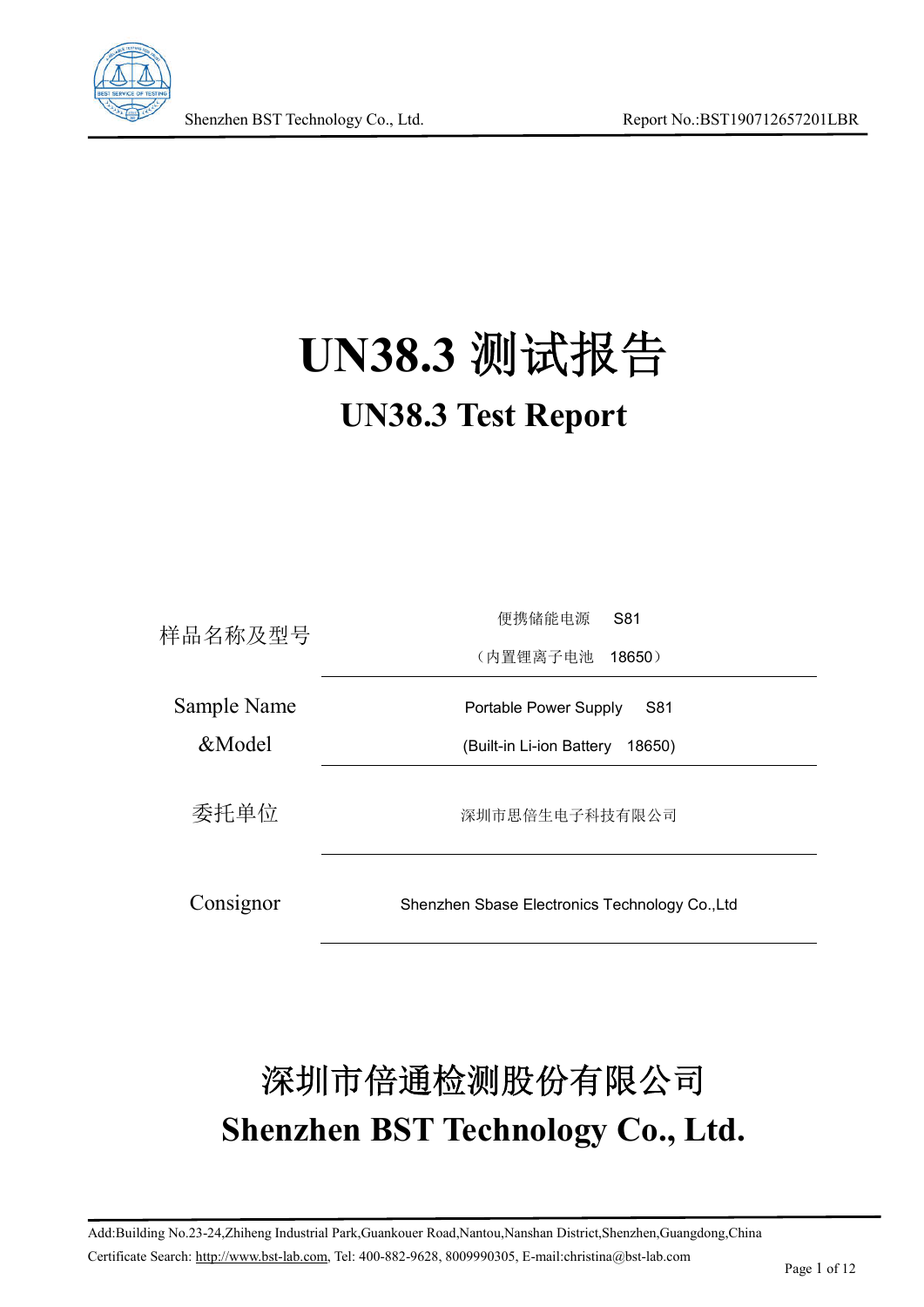

| 样品名称<br>Sample Name                           |                                                                                                                                                                                                                                                                                                    | 便携储能电源<br>Portable Power Supply                                                                                                                                             | 样品型号<br>Sample<br>Model      |                 | S81                                        |               |
|-----------------------------------------------|----------------------------------------------------------------------------------------------------------------------------------------------------------------------------------------------------------------------------------------------------------------------------------------------------|-----------------------------------------------------------------------------------------------------------------------------------------------------------------------------|------------------------------|-----------------|--------------------------------------------|---------------|
| 委托单位<br>Consignor                             |                                                                                                                                                                                                                                                                                                    | Shenzhen Sbase Electronics Technology Co., Ltd                                                                                                                              | 深圳市思倍生电子科技有限公司               |                 |                                            |               |
| 地址<br>Address                                 |                                                                                                                                                                                                                                                                                                    | 深圳市宝安区新安街道裕安二路大家好广场 B 栋二楼西<br>2/F, Building B, DaJiaHao Square, XinAn block, YuAn 2nd Road, BaoAn District,                                                                 | Shenzhen, Guangdong          |                 |                                            |               |
| 生产单位<br>Manufacturer                          |                                                                                                                                                                                                                                                                                                    |                                                                                                                                                                             | 深圳市思倍生电子科技有限公司               |                 |                                            |               |
|                                               |                                                                                                                                                                                                                                                                                                    | Shenzhen Sbase Electronics Technology Co., Ltd<br>深圳市宝安区新安街道裕安二路大家好广场 B 栋二楼西                                                                                                |                              |                 |                                            |               |
| 地址<br>Address                                 |                                                                                                                                                                                                                                                                                                    | 2/F, Building B, DaJiaHao Square, XinAn block, YuAn 2nd Road, BaoAn District,                                                                                               | Shenzhen, Guangdong          |                 |                                            |               |
| 标称电压<br>Normal Voltage                        | 14.8V                                                                                                                                                                                                                                                                                              | 额定容量<br>Rated Capacity                                                                                                                                                      | 5000mAh<br>74Wh              |                 | 充电限制电压<br><b>Limited Charge</b><br>Voltage | 16.8V         |
| 充电电流<br>Charge Current                        | 1500mA                                                                                                                                                                                                                                                                                             | 最大连续充电电流 Max<br>Continuous Charge                                                                                                                                           | 5000mA                       |                 | 充电截止电流<br>End Charge<br>Current            | 25mA          |
| 终止电压<br>Cut-off Voltage                       | 12V                                                                                                                                                                                                                                                                                                | 最大放电电流<br>Max Discharge Current                                                                                                                                             | 10A                          |                 | 电芯额定容量<br>Cell Rated<br>Capacity           | 2500mAh       |
| 内含电芯个数<br>Cells Number                        | 8Pcs                                                                                                                                                                                                                                                                                               | 电芯型号<br>Cell Model                                                                                                                                                          | 18650                        |                 | 商标<br>Trademark                            | <b>SBASE</b>  |
| 测试方法和判定标<br>准<br>Test method and<br>criterion |                                                                                                                                                                                                                                                                                                    | 联合国《关于危险货物运输的建议书 试验和标准手册》<br>ST/SG/AC.10/11/Rev.6/Amend.1 38.3<br>UNITED NATIONS "Recommendations in the TRANSPORT OF DANGEROUS GOODS"<br>ST/SG/AC.10/11/Rev.6/Amend.1 38.3 | Manual of Tests and Criteria |                 |                                            |               |
| 样品接收日期<br>Accepted date                       |                                                                                                                                                                                                                                                                                                    | 2019-06-20                                                                                                                                                                  | 测试起讫日期<br>Test date          |                 | 2019-06-20~2019-07-18                      |               |
| 测试项目<br>Test items                            | Forced discharge.                                                                                                                                                                                                                                                                                  | 高度模拟、温度试验、振动、冲击、外部短路、撞击、过度充电、强制放电。<br>Altitude simulation, Thermal test, Vibration, Shock, External short circuit, Impact, Overcharge,                                      |                              |                 |                                            |               |
| 测试结论<br>Conclusion                            | 经测试,样品符合联合国《关于危险货物运输的建议书 试验和标准手册》<br>ST/SG/AC.10/11/Rev.6/Amend.1 38.3 标准要求。<br>The sample has passed the test items of UNITED NATIONS "Recommendations in the<br>TRANSPORT OF DANGEROUS GOODS" Manual of Tests and Criteria<br>ST/SG/AC.10/11/Rev.6/Amend.1 38.3.<br>签发日期(Issue date): 2019-07-18 |                                                                                                                                                                             |                              |                 |                                            |               |
| 编制<br>Compiler:                               |                                                                                                                                                                                                                                                                                                    | 审核<br>Checker:                                                                                                                                                              |                              | 批准<br>Approver: | PPROV                                      | <b>TECHNO</b> |

Add:Building No.23-24,Zhiheng Industrial Park,Guankouer Road,Nantou,Nanshan District,Shenzhen,Guangdong,China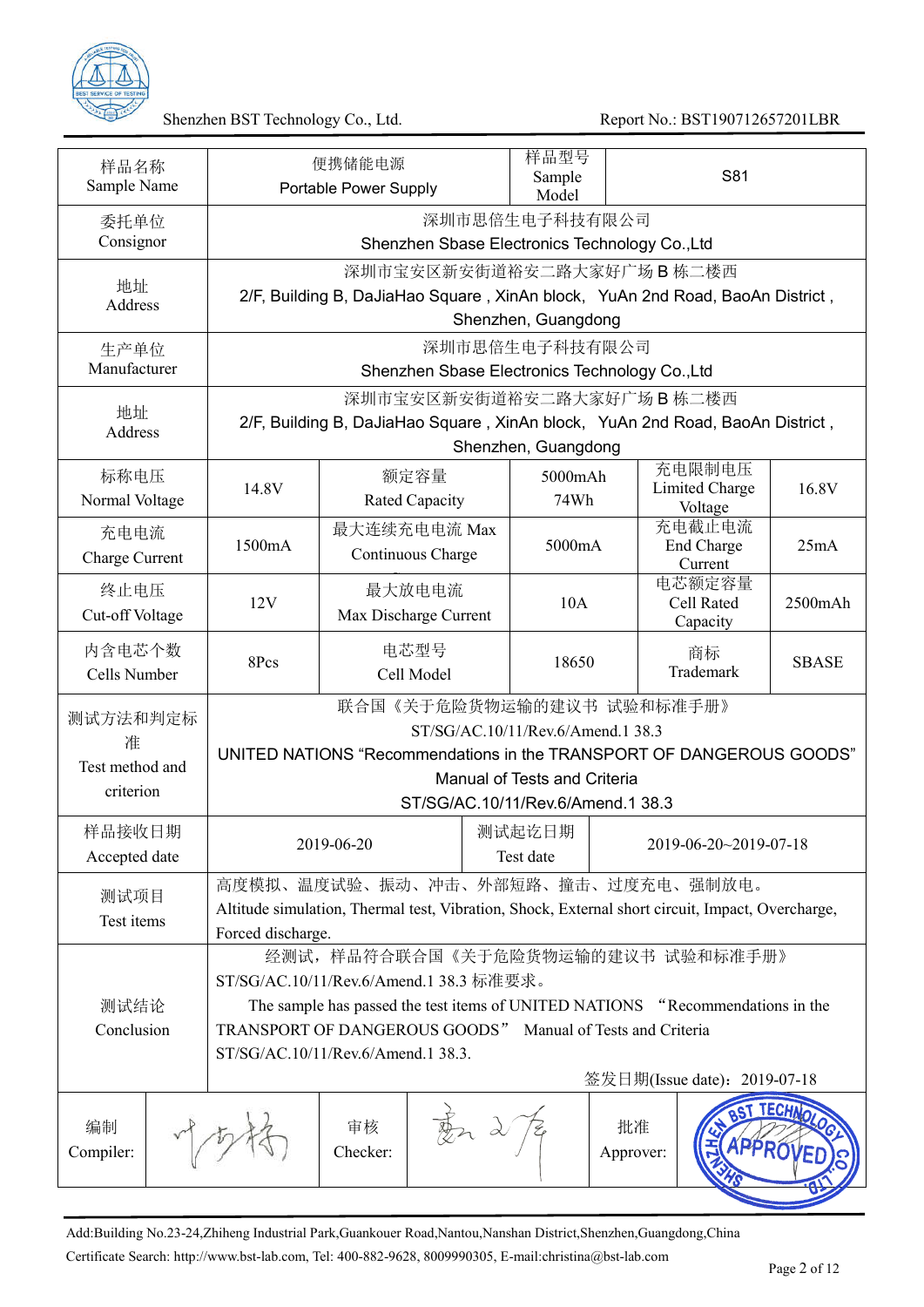

| 序号<br>No. | 测试项目名称<br>Name of test                   | 标准要求或标准条款号<br>Standard requirement or the clause<br>number of standard                    | 测试结果<br>Test result     | 本项结论<br>Test<br>conclusion | 备注<br>Remarks |
|-----------|------------------------------------------|-------------------------------------------------------------------------------------------|-------------------------|----------------------------|---------------|
| 1         | 高度模拟<br>Altitude<br>simulation           | 联合国《关于危险货物运输的建议书 试验和<br>标准手册》<br>ST/SG/AC.10/11/Rev.6/Amend.1 38.3 试验 T.1<br>Test T.1     | 见附表 1<br>See Appendix 1 | 合格<br>Passed               |               |
| 2         | 温度试验<br>Thermal test                     | 联合国《关于危险货物运输的建议书 试验和<br>标准手册》<br>ST/SG/AC.10/11/Rev.6/Amend.1 38.3 试验 T.2<br>Test T.2     | 见附表 2<br>See Appendix 2 | 合格<br>Passed               |               |
| 3         | 振动<br>Vibration                          | 联合国《关于危险货物运输的建议书 试验和<br>标准手册》<br>ST/SG/AC.10/11/Rev.6/Amend.1 38.3 试验 T.3<br>Test T.3     | 见附表 3<br>See Appendix 3 | 合格<br>Passed               |               |
| 4         | 冲击<br>Shock                              | 联合国《关于危险货物运输的建议书 试验和<br>标准手册》<br>ST/SG/AC.10/11/Rev.6/Amend.1 38.3 试验 T.4<br>Test T.4     | 见附表 4<br>See Appendix 4 | 合格<br>Passed               |               |
| 5         | 外部短路<br><b>External</b> short<br>circuit | 联合国《关于危险货物运输的建议书 试验和<br>标准手册》<br>ST/SG/AC.10/11/Rev.6/Amend.1 38.3 试验 T.5<br>Test T.5     | 见附表 5<br>See Appendix 5 | 合格<br>Passed               |               |
| 6         | 挤压<br>Crush                              | 联合国《关于危险货物运输的建议书 试验和<br>标准手册》<br>ST/SG/AC.10/11/Rev.6/Amend.1 38.3 试验 T.6<br>Test T.6     | 见附表 6<br>See Appendix 6 | 合格<br>Passed               |               |
| 7         | 过度充电<br>Overcharge                       | 联合国《关于危险货物运输的建议书 试验和<br>标准手册》<br>ST/SG/AC.10/11/Rev.6/Amend.1 38.3 试验 T.7<br>Test T.7     | 见附表 7<br>See Appendix 7 | 合格<br>Passed               |               |
| 8         | 强制放电<br>Forced discharge                 | 联合国《关于危险货物运输的建议书 试验和<br>标准手册》<br>ST/SG/AC.10/11/Rev.6/Amend.1 38.3 试验 T.8<br>Test T.8     | 见附表 8<br>See Appendix 8 | 合格<br>Passed               |               |
|           | 测试环境条件<br>Test environment<br>condition  | 环境温度: 20℃-25℃; 环境湿度: 45%-75%<br>Ambient temperature: 20°C-25°C; Ambient humidity: 45%-75% |                         |                            |               |

Add:Building No.23-24,Zhiheng Industrial Park,Guankouer Road,Nantou,Nanshan District,Shenzhen,Guangdong,China Certificate Search: http://www.bst-lab.com, Tel: 400-882-9628, 8009990305, E-mail:christina@bst-lab.com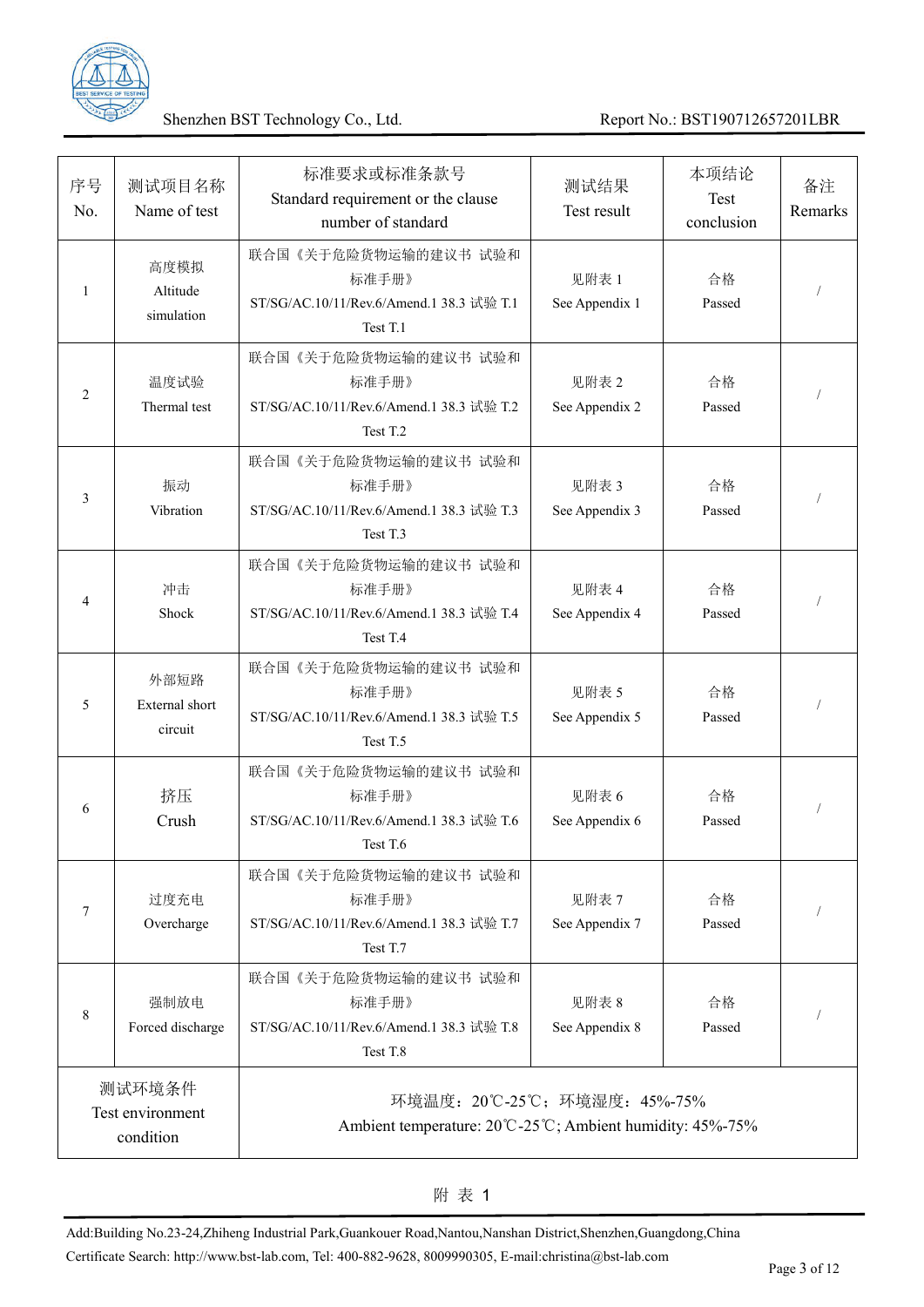

|                |                                                                |                    |            | Appendix 1 |           |                     |              |               |
|----------------|----------------------------------------------------------------|--------------------|------------|------------|-----------|---------------------|--------------|---------------|
| 序号             | $\mathbf{1}$                                                   | 测试项目名称             |            |            |           | 高度模拟                |              |               |
| No.            |                                                                | Name of Test Items |            |            |           | Altitude simulation |              |               |
| 样品编号           | 样品状态                                                           |                    | 测试前 Before |            | 测试后 After | 质量损失                | 电压损失         | 测试结果          |
| Sample No      | Sample status                                                  | 电池质量               | 开路电压       | 电池质量       | 开路电压      | Mass loss           | Voltage loss | Test result   |
|                |                                                                | $m_l(g)$           | $V_I(V)$   | $m_2(g)$   | $V_2(V)$  | $(\%)$              | $(\%)$       |               |
| B1             | 首次完全充电<br>1 CYC Fully Charged                                  | 875.228            | 16.77      | 875.228    | 16.77     | 0.000               | 0.00         | $\mathbf{O}$  |
| B <sub>2</sub> | 首次完全充电<br>1 CYC Fully Charged                                  | 875.231            | 16.77      | 875.231    | 16.77     | 0.000               | 0.00         | $\mathbf{O}$  |
| B <sub>3</sub> | 首次完全充电<br>1 CYC Fully Charged                                  | 875.233            | 16.76      | 875.221    | 16.76     | 0.001               | 0.00         | $\mathbf{O}$  |
| B4             | 首次完全充电<br>1 CYC Fully Charged                                  | 875.235            | 16.77      | 875.235    | 16.77     | 0.000               | 0.00         | $\mathcal{O}$ |
| B <sub>5</sub> | 首次完全充电<br>1 CYC Fully Charged                                  | 875.238            | 16.76      | 875.238    | 16.75     | 0.000               | 0.06         | $\mathbf{O}$  |
| <b>B6</b>      | 25 次完全充电<br>25 CYC Fully Charged                               | 875.242            | 16.76      | 875.242    | 16.76     | 0.000               | 0.00         | $\mathbf{O}$  |
| B7             | 25 次完全充电<br>25 CYC Fully Charged                               | 875.245            | 16.77      | 875.245    | 16.77     | 0.000               | 0.00         | $\mathbf{O}$  |
| <b>B8</b>      | 25 次完全充电<br>25 CYC Fully Charged                               | 875.249            | 16.77      | 875.231    | 16.76     | 0.002               | 0.06         | $\mathcal{O}$ |
| <b>B</b> 9     | 25 次完全充电<br>25 CYC Fully Charged                               | 875.251            | 16.77      | 875.251    | 16.77     | 0.000               | 0.00         | $\mathbf{O}$  |
| <b>B10</b>     | 25 次完全充电<br>25 CYC Fully Charged                               | 875.253            | 16.76      | 875.253    | 16.76     | 0.000               | 0.00         | $\mathbf{O}$  |
| 以下空白           |                                                                |                    |            |            |           |                     |              |               |
|                |                                                                |                    |            |            |           |                     |              |               |
|                |                                                                |                    |            |            |           |                     |              |               |
|                |                                                                |                    |            |            |           |                     |              |               |
|                |                                                                |                    |            |            |           |                     |              |               |
|                |                                                                |                    |            |            |           |                     |              |               |
|                |                                                                |                    |            |            |           |                     |              |               |
|                |                                                                |                    |            |            |           |                     |              |               |
|                |                                                                |                    |            |            |           |                     |              |               |
| 注:             | L-泄露; V-排气; D-解体; R-破裂; F-起火; O-无泄露、无排气、无解体、无破裂、无起火            |                    |            |            |           |                     |              |               |
|                | Note: L-Leakage, V-Venting, D-Disassembly, R-Rupture, F-Fire   |                    |            |            |           |                     |              |               |
|                | O-No leakage, no venting, no disassembly, no rupture, no fire. |                    |            |            |           |                     |              |               |

附 表 2

Add:Building No.23-24,Zhiheng Industrial Park,Guankouer Road,Nantou,Nanshan District,Shenzhen,Guangdong,China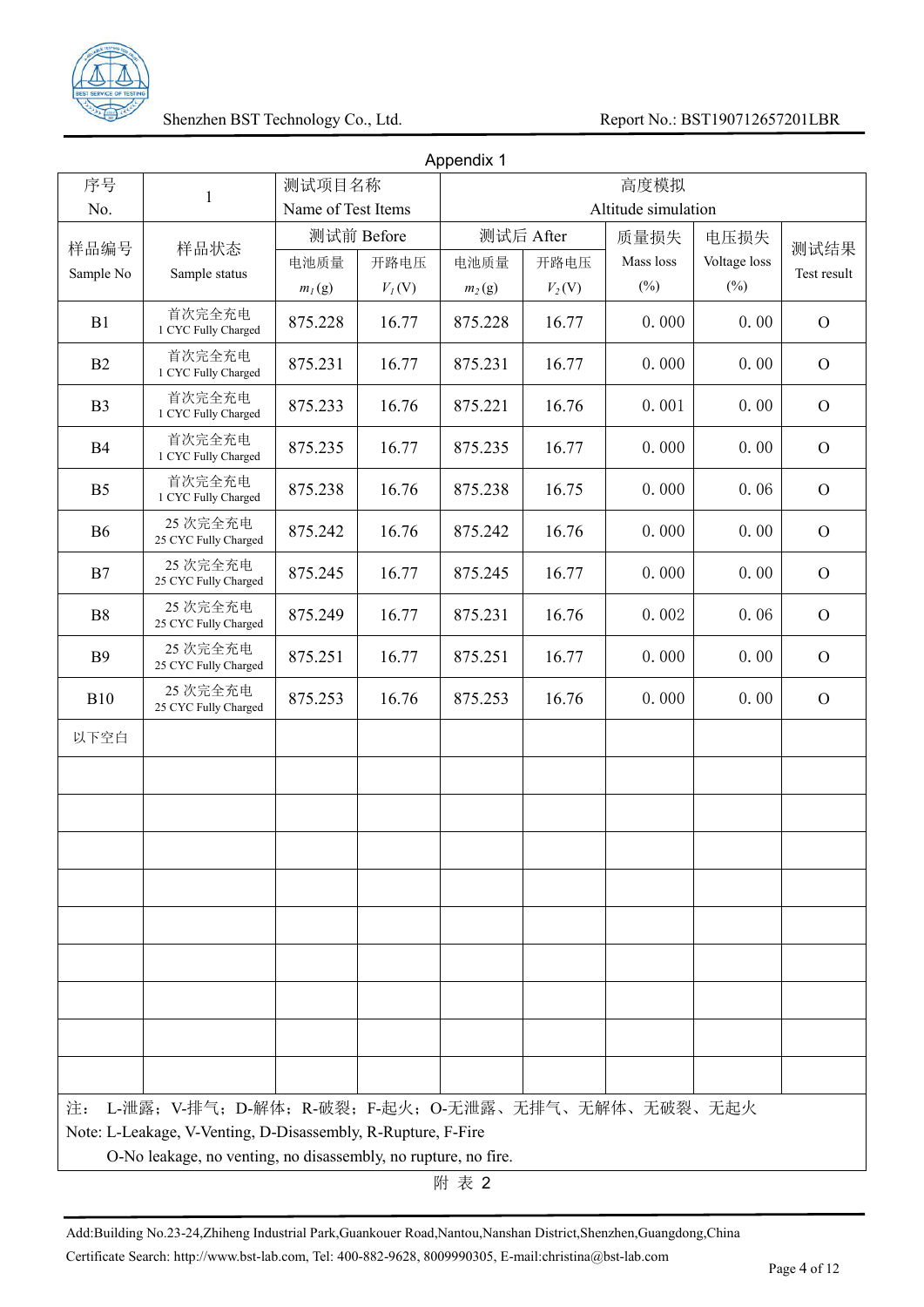

|                |                                                                |                    |          | Appendix 2 |           |              |              |                |
|----------------|----------------------------------------------------------------|--------------------|----------|------------|-----------|--------------|--------------|----------------|
| 序号             | $\overline{2}$                                                 | 测试项目名称             |          |            |           | 温度试验         |              |                |
| No.            |                                                                | Name of Test Items |          |            |           | Thermal test |              |                |
| 样品编号           | 样品状态                                                           | 测试前 Before         |          |            | 测试后 After | 质量损失         | 电压损失         | 测试结果           |
| Sample No      | Sample status                                                  | 电池质量               | 开路电压     | 电池质量       | 开路电压      | Mass loss    | Voltage loss | Test result    |
|                |                                                                | $m_l(g)$           | $V_I(V)$ | $m_2(g)$   | $V_2(V)$  | $(\% )$      | $(\%)$       |                |
| B1             | 首次完全充电<br>1 CYC Fully Charged                                  | 875.228            | 16.77    | 875.131    | 16.76     | 0.011        | 0.06         | $\mathbf{O}$   |
| B <sub>2</sub> | 首次完全充电<br>1 CYC Fully Charged                                  | 875.231            | 16.77    | 875.125    | 16.74     | 0.012        | 0.18         | $\mathbf{O}$   |
| B <sub>3</sub> | 首次完全充电<br>1 CYC Fully Charged                                  | 875.221            | 16.76    | 875.103    | 16.75     | 0.013        | 0.06         | $\mathbf{O}$   |
| B4             | 首次完全充电<br>1 CYC Fully Charged                                  | 875.235            | 16.77    | 875.112    | 16.75     | 0.014        | 0.12         | $\mathcal{O}$  |
| B <sub>5</sub> | 首次完全充电<br>1 CYC Fully Charged                                  | 875.238            | 16.75    | 875.163    | 16.74     | 0.009        | 0.06         | $\mathbf{O}$   |
| <b>B6</b>      | 25 次完全充电<br>25 CYC Fully Charged                               | 875.242            | 16.76    | 875.127    | 16.74     | 0.013        | 0.12         | $\mathbf{O}$   |
| B7             | 25 次完全充电<br>25 CYC Fully Charged                               | 875.245            | 16.77    | 875.165    | 16.74     | 0.009        | 0.18         | $\overline{O}$ |
| B <sub>8</sub> | 25 次完全充电<br>25 CYC Fully Charged                               | 875.231            | 16.76    | 875.132    | 16.74     | 0.011        | 0.12         | $\mathcal{O}$  |
| <b>B</b> 9     | 25 次完全充电<br>25 CYC Fully Charged                               | 875.251            | 16.77    | 875.117    | 16.74     | 0.015        | 0.18         | $\overline{O}$ |
| <b>B10</b>     | 25 次完全充电<br>25 CYC Fully Charged                               | 875.253            | 16.76    | 875.106    | 16.75     | 0.017        | 0.06         | $\overline{O}$ |
| 以下空白           |                                                                |                    |          |            |           |              |              |                |
|                |                                                                |                    |          |            |           |              |              |                |
|                |                                                                |                    |          |            |           |              |              |                |
|                |                                                                |                    |          |            |           |              |              |                |
|                |                                                                |                    |          |            |           |              |              |                |
|                |                                                                |                    |          |            |           |              |              |                |
|                |                                                                |                    |          |            |           |              |              |                |
|                |                                                                |                    |          |            |           |              |              |                |
|                |                                                                |                    |          |            |           |              |              |                |
| 注:             | L-泄露; V-排气; D-解体; R-破裂; F-起火; O-无泄露、无排气、无解体、无破裂、无起火            |                    |          |            |           |              |              |                |
|                | Note: L-Leakage, V-Venting, D-Disassembly, R-Rupture, F-Fire   |                    |          |            |           |              |              |                |
|                | O-No leakage, no venting, no disassembly, no rupture, no fire. |                    |          |            |           |              |              |                |

附 表 3

Add:Building No.23-24,Zhiheng Industrial Park,Guankouer Road,Nantou,Nanshan District,Shenzhen,Guangdong,China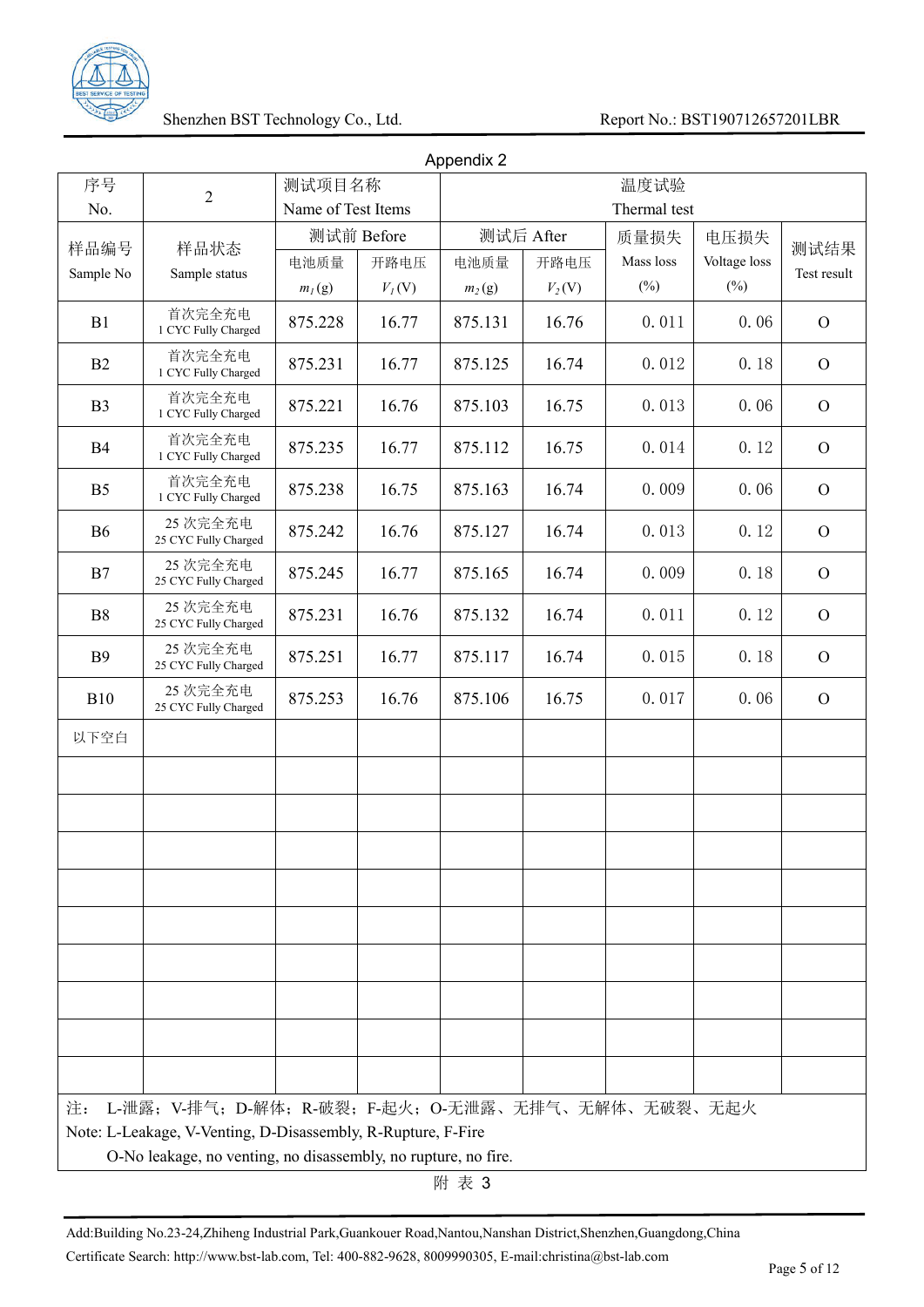

|                |                                                                |                    |            | Appendix 3 |           |           |              |                |
|----------------|----------------------------------------------------------------|--------------------|------------|------------|-----------|-----------|--------------|----------------|
| 序号             | 3                                                              | 测试项目名称             |            |            |           | 振动        |              |                |
| No.            |                                                                | Name of Test Items |            |            |           | Vibration |              |                |
| 样品编号           | 样品状态                                                           |                    | 测试前 Before |            | 测试后 After | 质量损失      | 电压损失         | 测试结果           |
| Sample No      | Sample status                                                  | 电池质量               | 开路电压       | 电池质量       | 开路电压      | Mass loss | Voltage loss | Test result    |
|                |                                                                | $m_l(g)$           | $V_I(V)$   | $m_2(g)$   | $V_2(V)$  | $(\%)$    | $(\%)$       |                |
| B1             | 首次完全充电<br>1 CYC Fully Charged                                  | 875.131            | 16.76      | 875.131    | 16.75     | 0.000     | 0.06         | $\mathbf{O}$   |
| B <sub>2</sub> | 首次完全充电<br>1 CYC Fully Charged                                  | 875.125            | 16.74      | 875.125    | 16.74     | 0.000     | 0.00         | $\overline{O}$ |
| B <sub>3</sub> | 首次完全充电<br>1 CYC Fully Charged                                  | 875.103            | 16.75      | 875.103    | 16.75     | 0.000     | 0.00         | $\overline{O}$ |
| B4             | 首次完全充电<br>1 CYC Fully Charged                                  | 875.112            | 16.75      | 875.112    | 16.75     | 0.000     | 0.00         | $\mathcal{O}$  |
| B <sub>5</sub> | 首次完全充电<br>1 CYC Fully Charged                                  | 875.163            | 16.74      | 875.152    | 16.74     | 0.001     | 0.00         | $\overline{O}$ |
| <b>B6</b>      | 25 次完全充电<br>25 CYC Fully Charged                               | 875.127            | 16.74      | 875.127    | 16.73     | 0.000     | 0.06         | $\overline{O}$ |
| B7             | 25 次完全充电<br>25 CYC Fully Charged                               | 875.165            | 16.74      | 875.165    | 16.74     | 0.000     | 0.00         | $\mathbf{O}$   |
| B <sub>8</sub> | 25 次完全充电<br>25 CYC Fully Charged                               | 875.132            | 16.74      | 875.132    | 16.74     | 0.000     | 0.00         | $\mathcal{O}$  |
| <b>B</b> 9     | 25 次完全充电<br>25 CYC Fully Charged                               | 875.117            | 16.74      | 875.108    | 16.74     | 0.001     | 0.00         | $\overline{O}$ |
| <b>B10</b>     | 25 次完全充电<br>25 CYC Fully Charged                               | 875.106            | 16.75      | 875.106    | 16.75     | 0.000     | 0.00         | $\mathbf{O}$   |
| 以下空白           |                                                                |                    |            |            |           |           |              |                |
|                |                                                                |                    |            |            |           |           |              |                |
|                |                                                                |                    |            |            |           |           |              |                |
|                |                                                                |                    |            |            |           |           |              |                |
|                |                                                                |                    |            |            |           |           |              |                |
|                |                                                                |                    |            |            |           |           |              |                |
|                |                                                                |                    |            |            |           |           |              |                |
|                |                                                                |                    |            |            |           |           |              |                |
|                |                                                                |                    |            |            |           |           |              |                |
| 注:             | L-泄露; V-排气; D-解体; R-破裂; F-起火; O-无泄露、无排气、无解体、无破裂、无起火            |                    |            |            |           |           |              |                |
|                | Note: L-Leakage, V-Venting, D-Disassembly, R-Rupture, F-Fire   |                    |            |            |           |           |              |                |
|                | O-No leakage, no venting, no disassembly, no rupture, no fire. |                    |            |            |           |           |              |                |

附 表 4

Add:Building No.23-24,Zhiheng Industrial Park,Guankouer Road,Nantou,Nanshan District,Shenzhen,Guangdong,China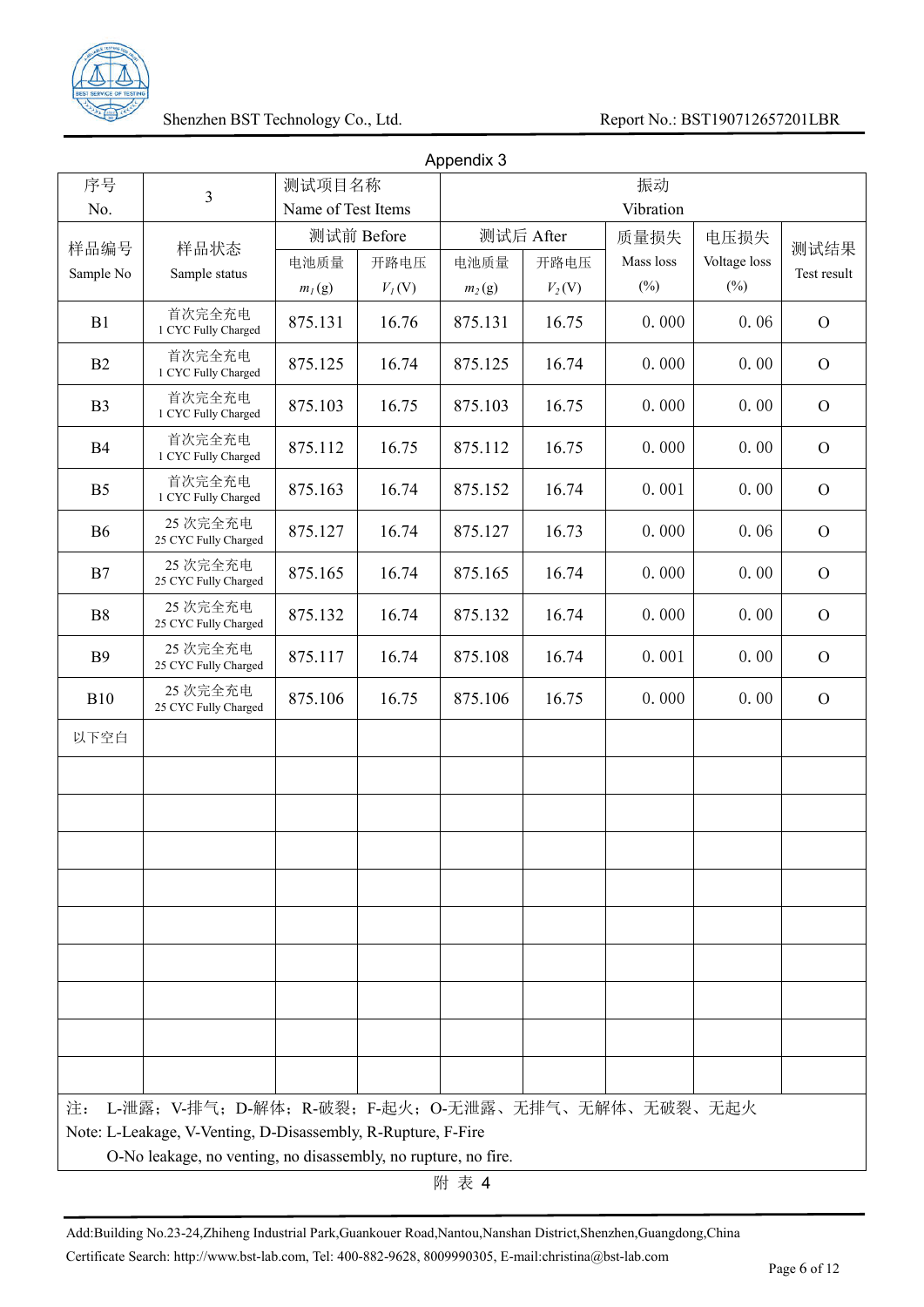

|                |                                                                |                    |            | Appendix 4 |           |           |              |                |
|----------------|----------------------------------------------------------------|--------------------|------------|------------|-----------|-----------|--------------|----------------|
| 序号             | 4                                                              | 测试项目名称             |            |            |           | 冲击        |              |                |
| No.            |                                                                | Name of Test Items |            |            |           | Shock     |              |                |
| 样品编号           | 样品状态                                                           |                    | 测试前 Before |            | 测试后 After | 质量损失      | 电压损失         | 测试结果           |
| Sample No      | Sample status                                                  | 电池质量               | 开路电压       | 电池质量       | 开路电压      | Mass loss | Voltage loss | Test result    |
|                |                                                                | $m_l(g)$           | $V_I(V)$   | $m_2(g)$   | $V_2(V)$  | $(\%)$    | $(\%)$       |                |
| B1             | 首次完全充电<br>1 CYC Fully Charged                                  | 875.131            | 16.75      | 875.131    | 16.75     | 0.000     | 0.00         | $\overline{O}$ |
| B <sub>2</sub> | 首次完全充电<br>1 CYC Fully Charged                                  | 875.125            | 16.74      | 875.125    | 16.74     | 0.000     | 0.00         | $\overline{O}$ |
| B <sub>3</sub> | 首次完全充电<br>1 CYC Fully Charged                                  | 875.103            | 16.75      | 875.103    | 16.74     | 0.000     | 0.06         | $\overline{O}$ |
| B4             | 首次完全充电<br>1 CYC Fully Charged                                  | 875.112            | 16.75      | 875.112    | 16.75     | 0.000     | 0.00         | $\mathcal{O}$  |
| B <sub>5</sub> | 首次完全充电<br>1 CYC Fully Charged                                  | 875.152            | 16.74      | 875.142    | 16.74     | 0.001     | 0.00         | $\overline{O}$ |
| <b>B6</b>      | 25 次完全充电<br>25 CYC Fully Charged                               | 875.127            | 16.73      | 875.127    | 16.73     | 0.000     | 0.00         | $\overline{O}$ |
| B7             | 25 次完全充电<br>25 CYC Fully Charged                               | 875.165            | 16.74      | 875.165    | 16.74     | 0.000     | 0.00         | $\overline{O}$ |
| B <sub>8</sub> | 25 次完全充电<br>25 CYC Fully Charged                               | 875.132            | 16.74      | 875.123    | 16.73     | 0.001     | 0.06         | $\mathcal{O}$  |
| <b>B</b> 9     | 25 次完全充电<br>25 CYC Fully Charged                               | 875.108            | 16.74      | 875.108    | 16.74     | 0.000     | 0.00         | $\overline{O}$ |
| <b>B10</b>     | 25 次完全充电<br>25 CYC Fully Charged                               | 875.106            | 16.75      | 875.106    | 16.75     | 0.000     | 0.00         | $\overline{O}$ |
| 以下空白           |                                                                |                    |            |            |           |           |              |                |
|                |                                                                |                    |            |            |           |           |              |                |
|                |                                                                |                    |            |            |           |           |              |                |
|                |                                                                |                    |            |            |           |           |              |                |
|                |                                                                |                    |            |            |           |           |              |                |
|                |                                                                |                    |            |            |           |           |              |                |
|                |                                                                |                    |            |            |           |           |              |                |
|                |                                                                |                    |            |            |           |           |              |                |
|                |                                                                |                    |            |            |           |           |              |                |
| 注:             | L-泄露; V-排气; D-解体; R-破裂; F-起火; O-无泄露、无排气、无解体、无破裂、无起火            |                    |            |            |           |           |              |                |
|                | Note: L-Leakage, V-Venting, D-Disassembly, R-Rupture, F-Fire   |                    |            |            |           |           |              |                |
|                | O-No leakage, no venting, no disassembly, no rupture, no fire. |                    |            |            |           |           |              |                |

附 表 5

Add:Building No.23-24,Zhiheng Industrial Park,Guankouer Road,Nantou,Nanshan District,Shenzhen,Guangdong,China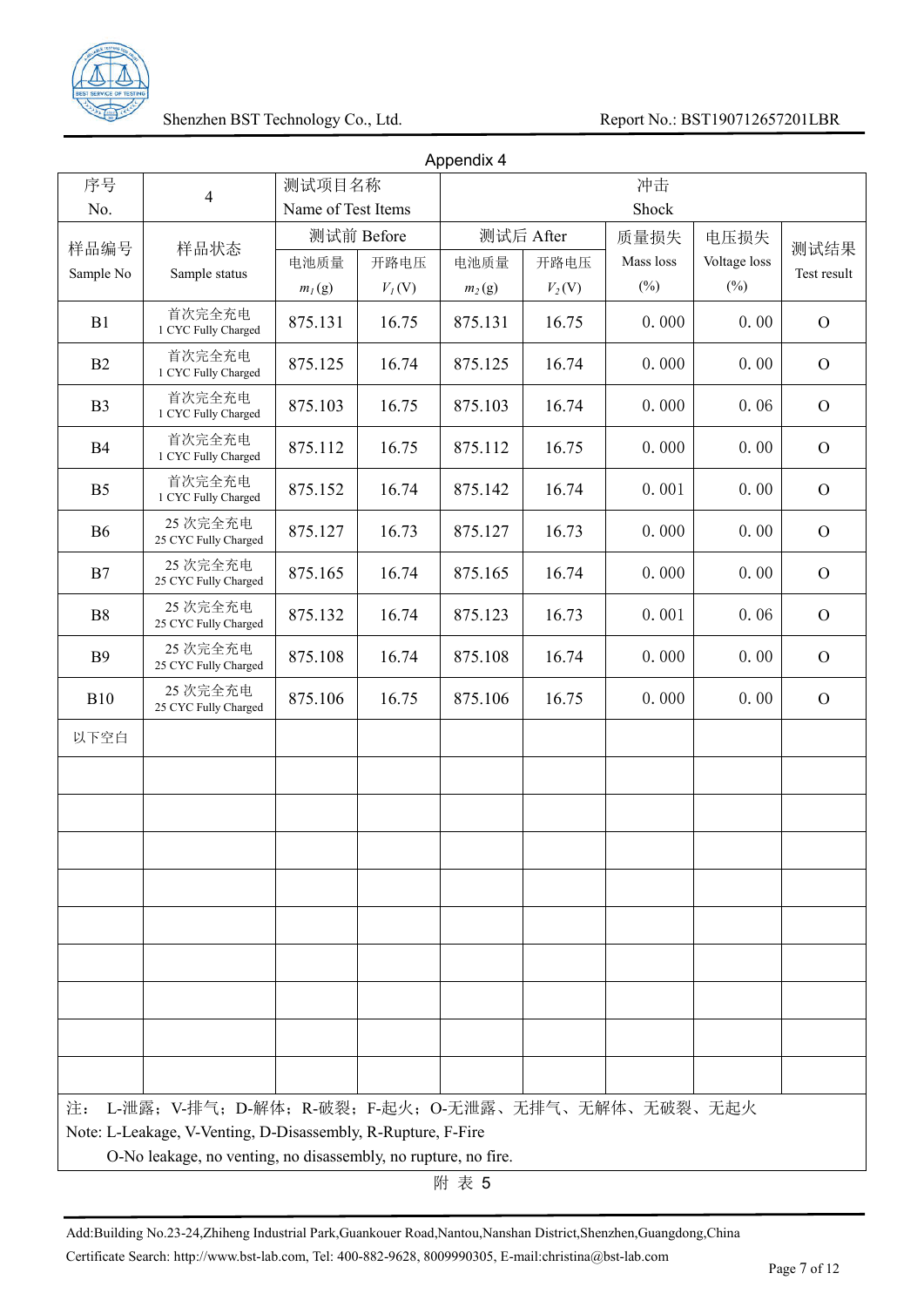

| 序号<br>No.         | 5                                | Appendix 5<br>测试项目名称<br>Name of Test Items                        | 外部短路<br>External short circuit |                |
|-------------------|----------------------------------|-------------------------------------------------------------------|--------------------------------|----------------|
| 样品编号<br>Sample No | 样品状态<br>Sample status            | 样品表面最高温度<br>Max. External Temperature<br>$({}^{\circ}\mathbb{C})$ | 测试结果<br>Test result            | 备注<br>Remark   |
| B1                | 首次完全充电<br>1 CYC Fully Charged    | 57.3                                                              | $\mathbf{O}$                   | $\sqrt{2}$     |
| B2                | 首次完全充电<br>1 CYC Fully Charged    | 57.3                                                              | $\mathbf{O}$                   | $\overline{1}$ |
| B <sub>3</sub>    | 首次完全充电<br>1 CYC Fully Charged    | 58.2                                                              | $\mathbf{O}$                   |                |
| B4                | 首次完全充电<br>1 CYC Fully Charged    | 58.2                                                              | $\mathbf{O}$                   |                |
| B <sub>5</sub>    | 首次完全充电<br>1 CYC Fully Charged    | 57.5                                                              | $\mathbf{O}$                   |                |
| <b>B6</b>         | 25 次完全充电<br>25 CYC Fully Charged | 57.4                                                              | $\mathbf{O}$                   | $\sqrt{2}$     |
| B7                | 25 次完全充电<br>25 CYC Fully Charged | 58.2                                                              | $\mathbf{O}$                   |                |
| B8                | 25 次完全充电<br>25 CYC Fully Charged | 58.3                                                              | $\mathbf{O}$                   |                |
| <b>B9</b>         | 25 次完全充电<br>25 CYC Fully Charged | 57.3                                                              | $\mathbf{O}$                   |                |
| <b>B10</b>        | 25 次完全充电<br>25 CYC Fully Charged | 58.1                                                              | $\mathcal{O}$                  | $\sqrt{2}$     |
| 以下空白              |                                  |                                                                   |                                |                |
|                   |                                  |                                                                   |                                |                |
|                   |                                  |                                                                   |                                |                |
|                   |                                  |                                                                   |                                |                |
|                   |                                  |                                                                   |                                |                |
|                   |                                  |                                                                   |                                |                |
|                   |                                  |                                                                   |                                |                |

附 表 6

Add:Building No.23-24,Zhiheng Industrial Park,Guankouer Road,Nantou,Nanshan District,Shenzhen,Guangdong,China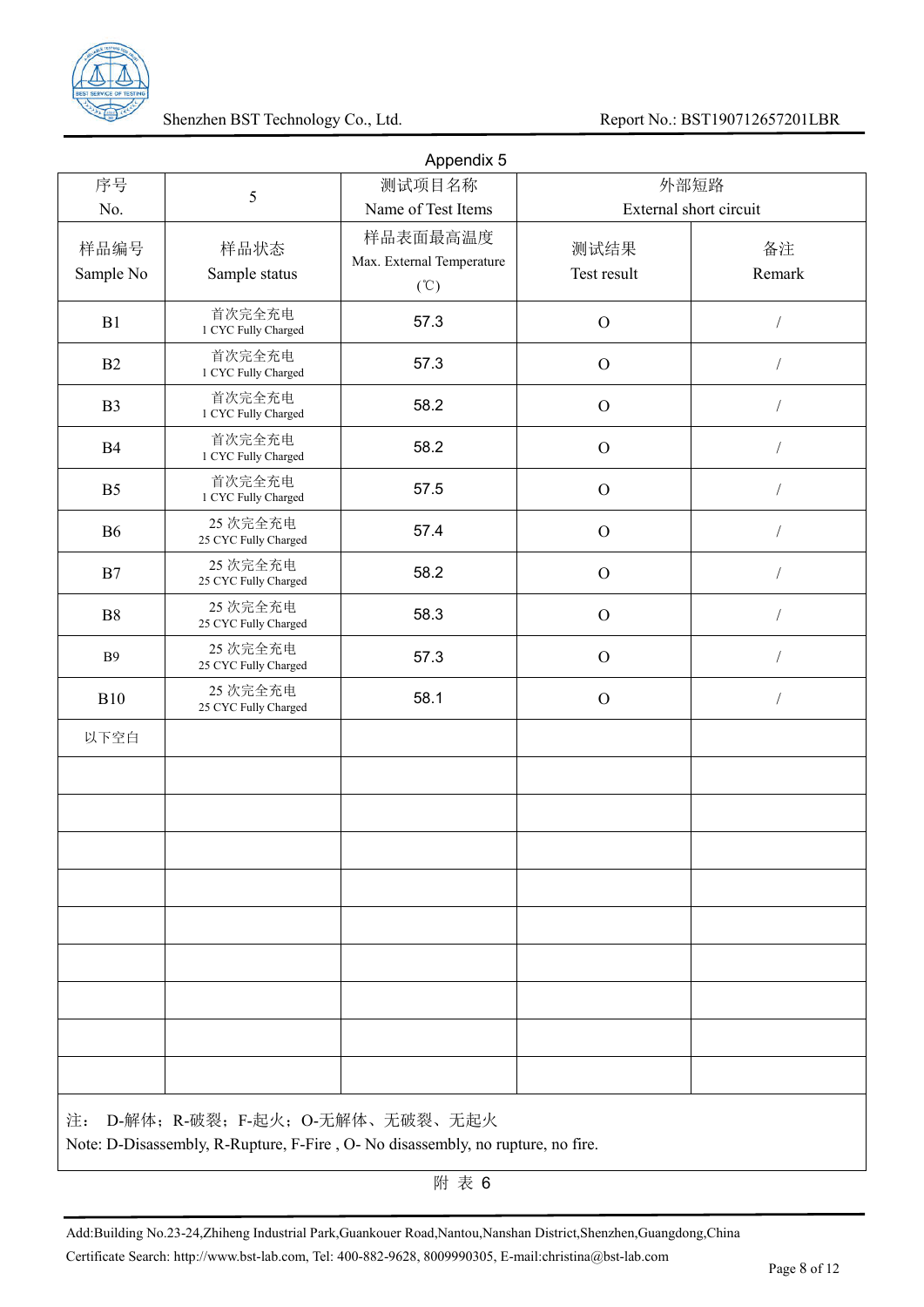

|                   |                                                                                  | Appendix 6                                                        |                     |                |
|-------------------|----------------------------------------------------------------------------------|-------------------------------------------------------------------|---------------------|----------------|
| 序号                | $\sqrt{6}$                                                                       | 测试项目名称                                                            |                     | 挤压             |
| No.               |                                                                                  | Name of Test Items                                                |                     | Crush          |
| 样品编号<br>Sample No | 样品状态<br>Sample status                                                            | 样品表面最高温度<br>Max. External Temperature<br>$({}^{\circ}\mathbb{C})$ | 测试结果<br>Test result | 备注<br>Remark   |
| C1                | 首次 50%容量<br>1 CYC 50% Capacity                                                   | 23.4                                                              | $\mathbf{O}$        |                |
| C2                | 首次 50%容量<br>1 CYC 50% Capacity                                                   | 23.5                                                              | $\mathbf{O}$        | $\overline{1}$ |
| C <sub>3</sub>    | 首次 50%容量<br>1 CYC 50% Capacity                                                   | 23.6                                                              | $\mathbf{O}$        |                |
| C4                | 首次 50%容量<br>1 CYC 50% Capacity                                                   | 24.2                                                              | $\mathbf{O}$        |                |
| C <sub>5</sub>    | 首次 50%容量<br>1 CYC 50% Capacity                                                   | 24.3                                                              | $\mathbf{O}$        |                |
| C6                | 25 次 50%容量<br>25 CYC 50% Capacity                                                | 24.4                                                              | $\mathbf{O}$        |                |
| C7                | 25次50%容量<br>25 CYC 50% Capacity                                                  | 23.5                                                              | $\mathbf{O}$        |                |
| C8                | 25次50%容量<br>25 CYC 50% Capacity                                                  | 24.1                                                              | $\mathbf{O}$        |                |
| C9                | 25次50%容量<br>25 CYC 50% Capacity                                                  | 23.6                                                              | $\mathbf{O}$        |                |
| C10               | 25次50%容量<br>25 CYC 50% Capacity                                                  | 24.3                                                              | $\mathbf{O}$        |                |
| 以下空白              |                                                                                  |                                                                   |                     |                |
|                   |                                                                                  |                                                                   |                     |                |
|                   |                                                                                  |                                                                   |                     |                |
|                   |                                                                                  |                                                                   |                     |                |
|                   |                                                                                  |                                                                   |                     |                |
|                   |                                                                                  |                                                                   |                     |                |
|                   |                                                                                  |                                                                   |                     |                |
|                   |                                                                                  |                                                                   |                     |                |
|                   |                                                                                  |                                                                   |                     |                |
|                   |                                                                                  |                                                                   |                     |                |
| 注:                | D-解体; F-起火; O-无解体、无起火<br>Note: D-Disassembly, F-Fire, O-No disassembly, no fire. |                                                                   |                     |                |

附 表 7

Add:Building No.23-24,Zhiheng Industrial Park,Guankouer Road,Nantou,Nanshan District,Shenzhen,Guangdong,China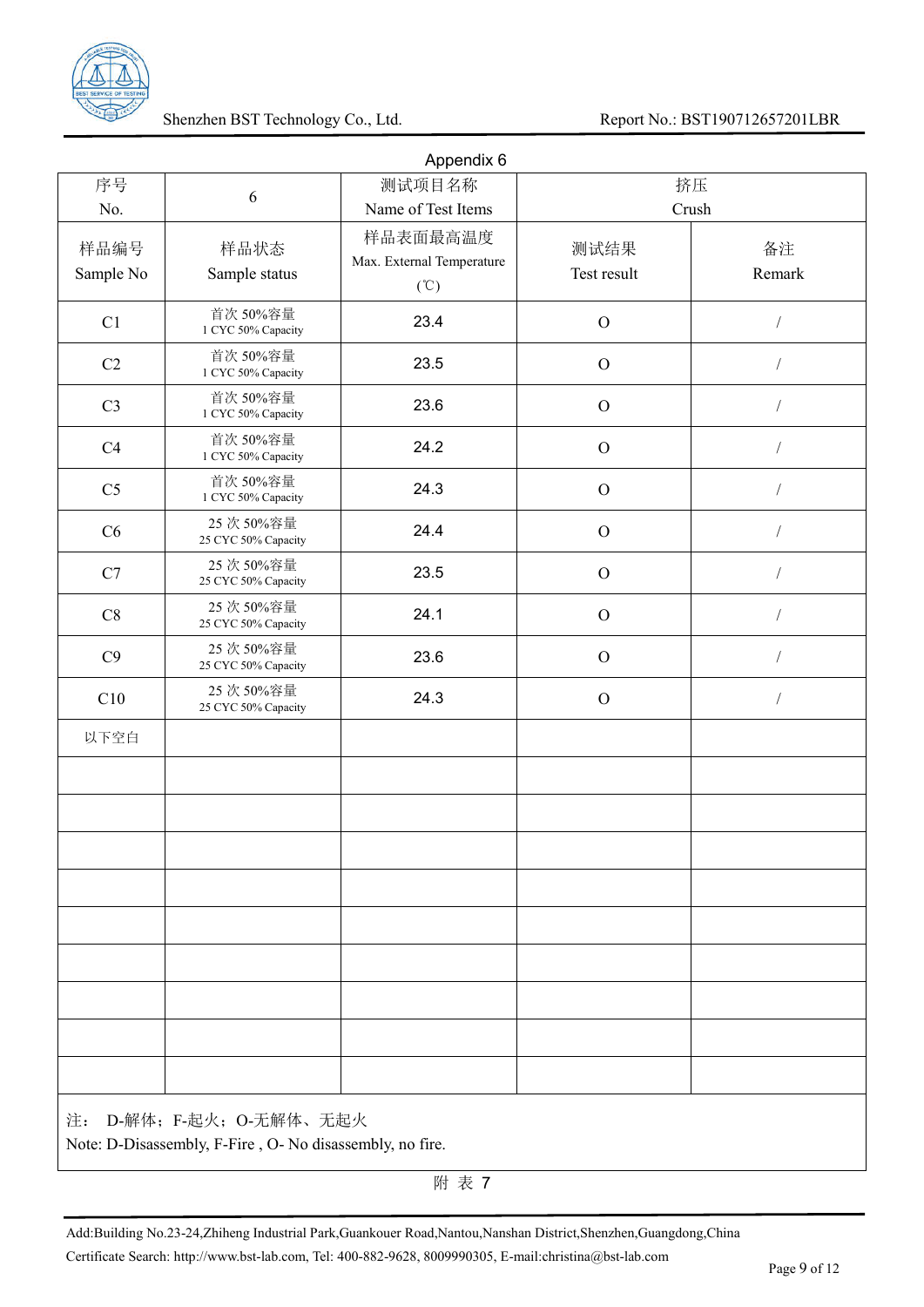

|            |                                                                                    |                    | Appendix 7 |                |            |            |
|------------|------------------------------------------------------------------------------------|--------------------|------------|----------------|------------|------------|
| 序号         | $\boldsymbol{7}$                                                                   | 测试项目名称             |            |                | 过度充电       |            |
| No.        |                                                                                    | Name of Test Items |            |                | Overcharge |            |
| 样品编号       | 样品状态                                                                               |                    |            | 测试结果           |            | 备注         |
| Sample No  | Sample status                                                                      |                    |            | Test result    |            | Remark     |
| <b>B11</b> | 首次完全充电<br>1 CYC Fully Charged                                                      |                    |            | $\mathcal{O}$  |            |            |
| <b>B12</b> | 首次完全充电<br>1 CYC Fully Charged                                                      |                    |            | $\mathcal{O}$  |            |            |
| <b>B13</b> | 首次完全充电<br>1 CYC Fully Charged                                                      |                    |            | $\mathcal{O}$  |            |            |
| <b>B14</b> | 首次完全充电<br>1 CYC Fully Charged                                                      |                    |            | $\overline{O}$ |            |            |
| <b>B15</b> | 25 次完全充电<br>25CYC Fully Charged                                                    |                    |            | $\mathcal{O}$  |            |            |
| <b>B16</b> | 25 次完全充电<br>25CYC Fully Charged                                                    |                    |            | $\mathcal{O}$  |            |            |
| <b>B17</b> | 25 次完全充电<br>25CYC Fully Charged                                                    |                    |            | $\mathcal{O}$  |            |            |
| <b>B18</b> | 25 次完全充电<br>25CYC Fully Charged                                                    |                    |            | $\mathbf O$    |            | $\sqrt{ }$ |
| 以下空白       |                                                                                    |                    |            |                |            |            |
|            |                                                                                    |                    |            |                |            |            |
|            |                                                                                    |                    |            |                |            |            |
|            |                                                                                    |                    |            |                |            |            |
|            |                                                                                    |                    |            |                |            |            |
|            |                                                                                    |                    |            |                |            |            |
|            |                                                                                    |                    |            |                |            |            |
|            |                                                                                    |                    |            |                |            |            |
|            |                                                                                    |                    |            |                |            |            |
|            |                                                                                    |                    |            |                |            |            |
|            |                                                                                    |                    |            |                |            |            |
|            |                                                                                    |                    |            |                |            |            |
| 注:         | D-解体; F-起火; O-无解体、无起火;<br>Note: D-Disassembly, F-Fire , O-No disassembly, no fire. |                    |            |                |            |            |

附 表 8

Add:Building No.23-24,Zhiheng Industrial Park,Guankouer Road,Nantou,Nanshan District,Shenzhen,Guangdong,China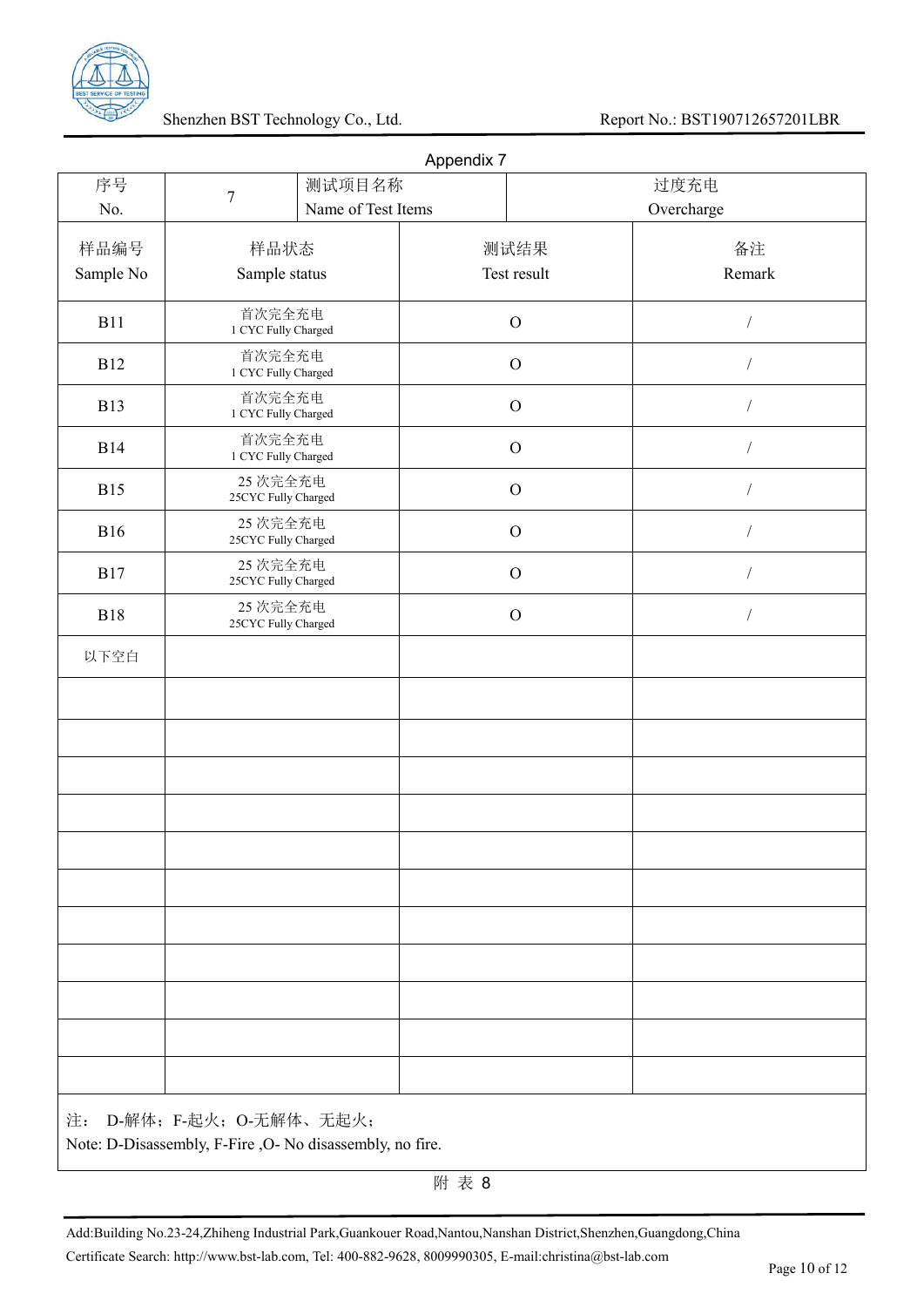

| 序号              | 8                                   | 测试项目名称                                         |               | 强制放电             |
|-----------------|-------------------------------------|------------------------------------------------|---------------|------------------|
| No.             |                                     | Name of Test Items                             |               | Forced discharge |
| 样品编号            | 样品状态                                |                                                | 测试结果          | 备注               |
| Sample No       | Sample status                       |                                                | Test result   | Remark           |
| C11             | 首次完全放电<br>1 CYC Fully Discharged    |                                                | $\mathcal{O}$ |                  |
| C12             | 首次完全放电<br>1 CYC Fully Discharged    |                                                | $\mathcal{O}$ |                  |
| C13             | 首次完全放电<br>1 CYC Fully Discharged    |                                                | $\mathcal{O}$ |                  |
| C14             | 首次完全放电<br>1 CYC Fully Discharged    |                                                | $\mathcal{O}$ |                  |
| C15             | 首次完全放电<br>1 CYC Fully Discharged    |                                                | $\mathcal{O}$ |                  |
| C16             | 首次完全放电<br>1 CYC Fully Discharged    |                                                | $\mathcal{O}$ |                  |
| C17             | 首次完全放电<br>1 CYC Fully Discharged    |                                                | $\mathcal{O}$ |                  |
| C18             | 首次完全放电<br>1 CYC Fully Discharged    |                                                | $\mathcal{O}$ |                  |
| C19             | 首次完全放电<br>1 CYC Fully Discharged    |                                                | $\mathcal{O}$ |                  |
| C20             | 首次完全放电<br>1 CYC Fully Discharged    |                                                | $\mathcal{O}$ |                  |
| C21             |                                     | 25 次完全放电<br>$\circ$<br>25 CYC Fully Discharged |               |                  |
| C22             | 25 次完全放电<br>25 CYC Fully Discharged |                                                | $\circ$       |                  |
| C <sub>23</sub> | 25 次完全放电<br>25 CYC Fully Discharged |                                                | $\circ$       |                  |
| C <sub>24</sub> | 25 次完全放电<br>25 CYC Fully Discharged |                                                | $\circ$       |                  |
| C <sub>25</sub> | 25 次完全放电<br>25 CYC Fully Discharged |                                                | $\circ$       |                  |
| C <sub>26</sub> | 25 次完全放电<br>25 CYC Fully Discharged |                                                | $\circ$       |                  |
| C27             | 25 次完全放电<br>25 CYC Fully Discharged |                                                | $\circ$       |                  |
| C28             | 25 次完全放电<br>25 CYC Fully Discharged |                                                | $\circ$       |                  |
| C29             | 25 次完全放电<br>25 CYC Fully Discharged |                                                | $\circ$       |                  |
| C30             | 25 次完全放电<br>25 CYC Fully Discharged |                                                | $\circ$       |                  |

Add:Building No.23-24,Zhiheng Industrial Park,Guankouer Road,Nantou,Nanshan District,Shenzhen,Guangdong,China